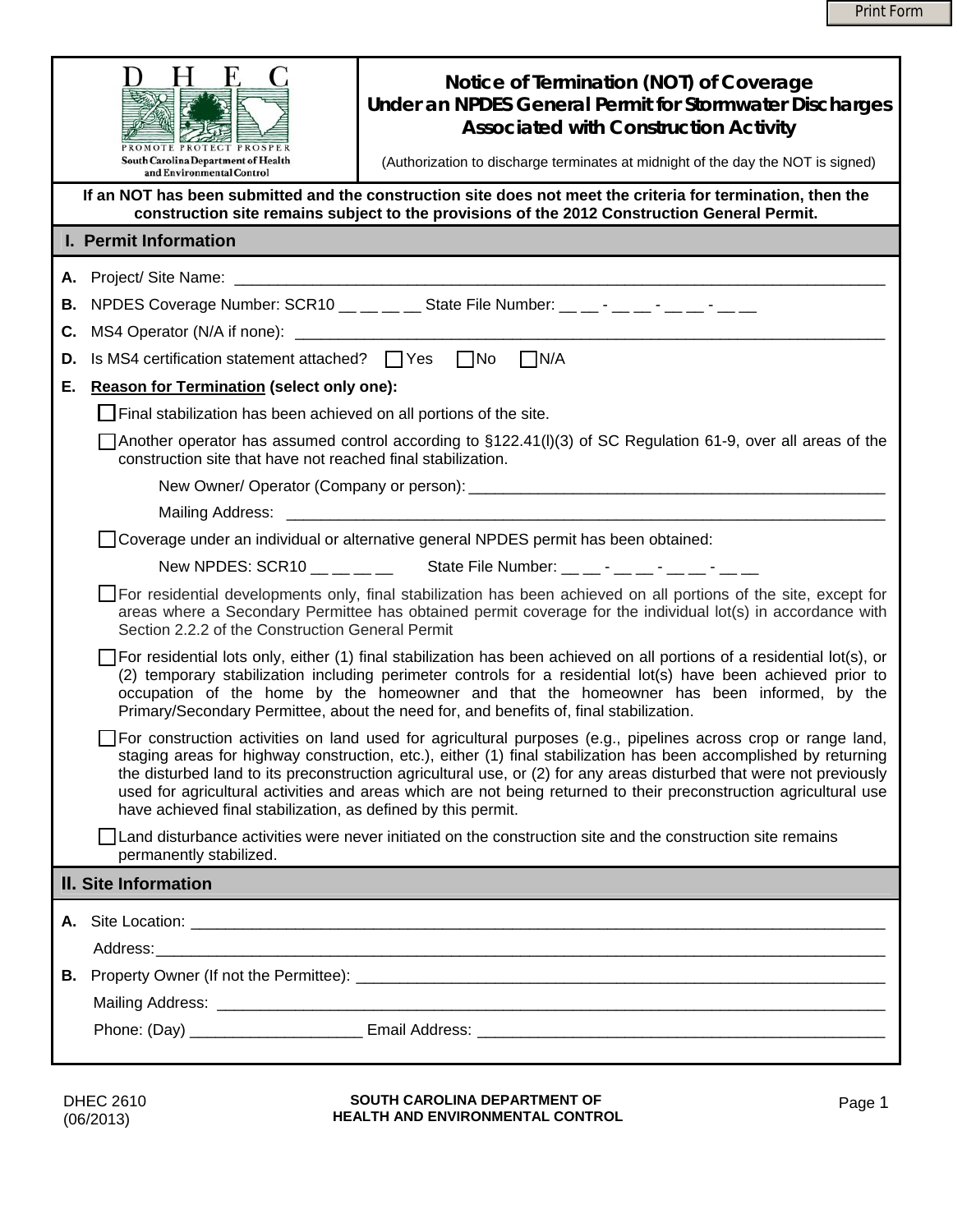| <b>III. Permittee Information</b> |                                                                                                                                                                                                                                                                                                                                                                                                                                                                                                                                                                                                                                                                                                                                                                                                                                                                                                                                    |                                                                         |        |  |  |  |
|-----------------------------------|------------------------------------------------------------------------------------------------------------------------------------------------------------------------------------------------------------------------------------------------------------------------------------------------------------------------------------------------------------------------------------------------------------------------------------------------------------------------------------------------------------------------------------------------------------------------------------------------------------------------------------------------------------------------------------------------------------------------------------------------------------------------------------------------------------------------------------------------------------------------------------------------------------------------------------|-------------------------------------------------------------------------|--------|--|--|--|
|                                   |                                                                                                                                                                                                                                                                                                                                                                                                                                                                                                                                                                                                                                                                                                                                                                                                                                                                                                                                    |                                                                         |        |  |  |  |
|                                   |                                                                                                                                                                                                                                                                                                                                                                                                                                                                                                                                                                                                                                                                                                                                                                                                                                                                                                                                    |                                                                         |        |  |  |  |
|                                   |                                                                                                                                                                                                                                                                                                                                                                                                                                                                                                                                                                                                                                                                                                                                                                                                                                                                                                                                    |                                                                         |        |  |  |  |
|                                   |                                                                                                                                                                                                                                                                                                                                                                                                                                                                                                                                                                                                                                                                                                                                                                                                                                                                                                                                    |                                                                         |        |  |  |  |
|                                   |                                                                                                                                                                                                                                                                                                                                                                                                                                                                                                                                                                                                                                                                                                                                                                                                                                                                                                                                    |                                                                         |        |  |  |  |
|                                   |                                                                                                                                                                                                                                                                                                                                                                                                                                                                                                                                                                                                                                                                                                                                                                                                                                                                                                                                    |                                                                         |        |  |  |  |
|                                   |                                                                                                                                                                                                                                                                                                                                                                                                                                                                                                                                                                                                                                                                                                                                                                                                                                                                                                                                    |                                                                         |        |  |  |  |
|                                   |                                                                                                                                                                                                                                                                                                                                                                                                                                                                                                                                                                                                                                                                                                                                                                                                                                                                                                                                    |                                                                         |        |  |  |  |
|                                   |                                                                                                                                                                                                                                                                                                                                                                                                                                                                                                                                                                                                                                                                                                                                                                                                                                                                                                                                    |                                                                         |        |  |  |  |
|                                   |                                                                                                                                                                                                                                                                                                                                                                                                                                                                                                                                                                                                                                                                                                                                                                                                                                                                                                                                    |                                                                         |        |  |  |  |
|                                   | IV. Permittee Signature and Certification                                                                                                                                                                                                                                                                                                                                                                                                                                                                                                                                                                                                                                                                                                                                                                                                                                                                                          |                                                                         |        |  |  |  |
|                                   | the respective UA or MS4 has been informed about the scope of all land-disturbing construction and associated<br>activity pertaining to this site, and that all additional requirements mandated by the UA or MS4 has been<br>addressed."<br>"I also certify under penalty of law that this document and all attachments were prepared under my direction or<br>supervision in accordance with a system designed to assure that qualified personnel properly gather and evaluate<br>the information submitted. Based on my inquiry of the person or persons who manage the system, or those<br>persons directly responsible for gathering the information, the information submitted is, to the best of my knowledge<br>and belief, true, accurate, and complete. I am aware that there are significant penalties for submitting false<br>information, including the possibility of fine and imprisonment for knowing violations." |                                                                         |        |  |  |  |
|                                   | <b>Printed Name of Permittee</b>                                                                                                                                                                                                                                                                                                                                                                                                                                                                                                                                                                                                                                                                                                                                                                                                                                                                                                   | <b>Title/Position</b>                                                   |        |  |  |  |
|                                   | <b>Signature of Permittee</b>                                                                                                                                                                                                                                                                                                                                                                                                                                                                                                                                                                                                                                                                                                                                                                                                                                                                                                      | <b>Date</b>                                                             |        |  |  |  |
|                                   | V. SWPPP Preparer/Engineer Signature and Certification                                                                                                                                                                                                                                                                                                                                                                                                                                                                                                                                                                                                                                                                                                                                                                                                                                                                             |                                                                         |        |  |  |  |
|                                   | "I, the preparer of the C-SWPPP or other person with a registration equivalent to that of the preparer of the C-<br>SWPPP, certify that, based on the inspections performed in accordance with section 4.2 of the 2012 Construction<br>General Permit (CGP), all work was conducted and completed in accordance with the approved SWPPP and the<br>CGP, and that all deficiencies, as noted by the inspections performed, have been corrected."                                                                                                                                                                                                                                                                                                                                                                                                                                                                                    |                                                                         |        |  |  |  |
|                                   | <b>Printed Name of C-SWPPP Preparer</b>                                                                                                                                                                                                                                                                                                                                                                                                                                                                                                                                                                                                                                                                                                                                                                                                                                                                                            | S.C. Registration #                                                     |        |  |  |  |
|                                   | <b>Signature of C-SWPPP Preparer</b>                                                                                                                                                                                                                                                                                                                                                                                                                                                                                                                                                                                                                                                                                                                                                                                                                                                                                               | <b>Date</b>                                                             |        |  |  |  |
|                                   | PLEASE DO NOT INCLUDE THE APPLICATION INSTRUCTIONS WITH YOUR SUBMITTAL                                                                                                                                                                                                                                                                                                                                                                                                                                                                                                                                                                                                                                                                                                                                                                                                                                                             |                                                                         |        |  |  |  |
|                                   | <b>DHEC 2610</b><br>(06/2013)                                                                                                                                                                                                                                                                                                                                                                                                                                                                                                                                                                                                                                                                                                                                                                                                                                                                                                      | SOUTH CAROLINA DEPARTMENT OF<br><b>HEALTH AND ENVIRONMENTAL CONTROL</b> | Page 2 |  |  |  |